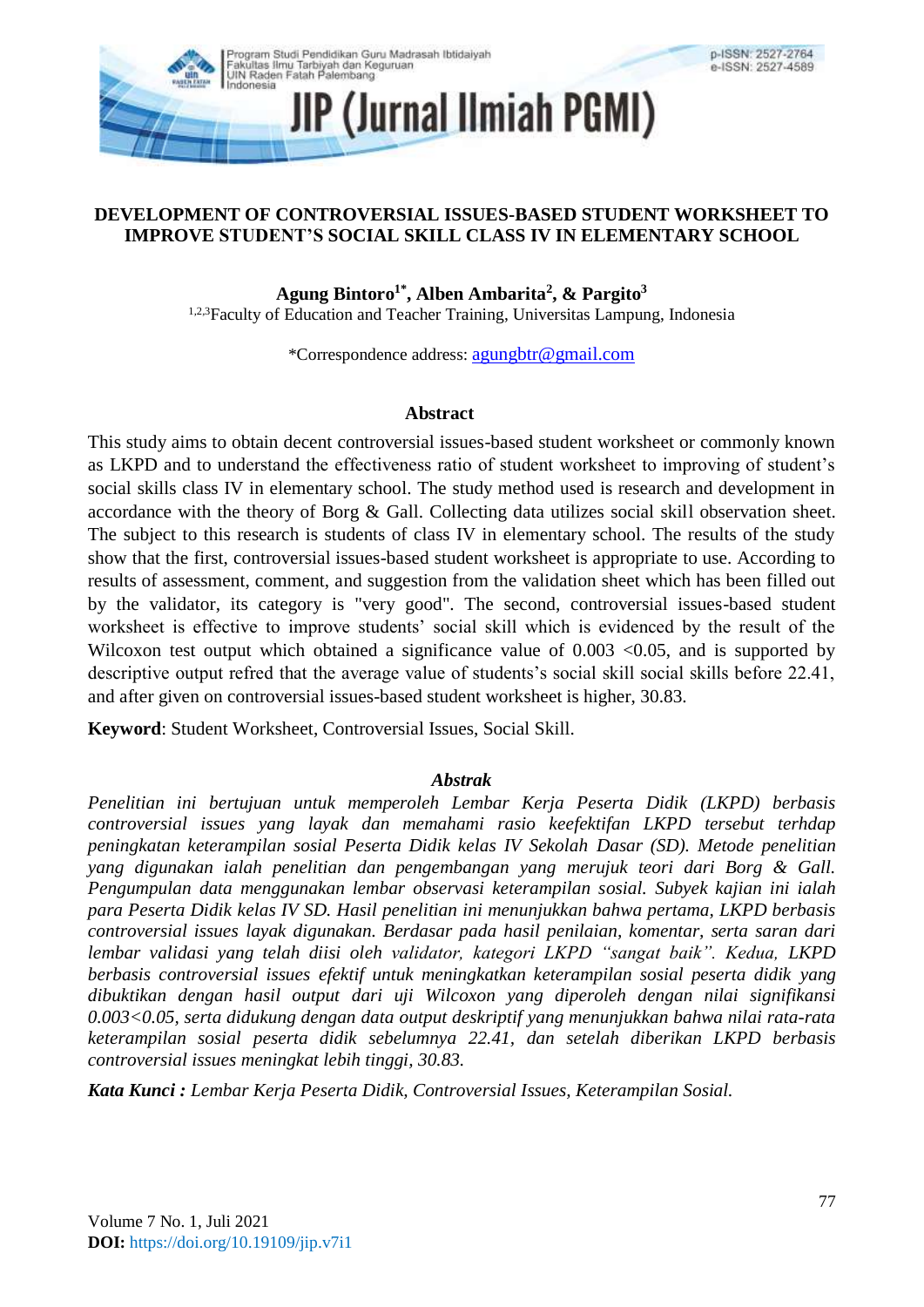#### **INTRODUCTION**

Education is a very basic thing to shape the personality of an individual. Likewise, basic education is useful for developing the potential in students. Having behavior which can reflect an individual who has faith, good character, knowledge, and responsible for interacting effectively with the social, school and natural environment around him. The cooperative activity in question, according to Indrastoeti et al (2015:141), is in the form of discussions in a group which can train students in interacting, anticipating, cooperating, exchanging knowledge, insights and also being able to develop various social values, and social abilities. With education, a person can adapt to the social environment and also become a useful member of society. Therefore, it is hoped that teachers should be able to develop and equip their students so that they have the ability to be able to socialize optimally. Students are expected to have good social skills. Social skills include a fundamental aspect for an individual to adapt and relate to other parties which is a very important thing for children to have. Social skills include an ability to communicate, make adjustments, the ability to have good relations with other parties, and social activities (Nandang Budiman 2006:21).

Social skills are mastered and learned by using the maximum adjustment process and social processes. With social skills, children can be trained by using the environment so that children will be faster in making adjustments. This competence is a very important thing for children to have and develop because with social skills, children can have self-control in adapting and behaving in ways that are acceptable to the environment and always comply with existing norms. Children can carry out various social activities, exercise control over social actions, and acquire better adaptation techniques so that they can carry out social activities in the community, school, and family.

Based on the results of observation in the IV class of gugus merpati in the Lemong subdistrict, it consists of five elementary schools. There are problems in the learning process including the students' social skill when learning takes place. It can be seen in the social skills which are not achieved. Including skills in communication, many students cannot express their opinions and only a few students ask questions in learning activities. In interaction skills, it can be seen that there are many students who cannot accept suggestions and criticism wholeheartedly and there are still many students who cannot complete the tasks that have been given. In participation skills, it can be seen that there are still many students who do not carry out according to the instructions in learning activities so that they become passive and cannot give suggestions and criticism. Differences in views among students will provide knowledge and instill awareness about the existence of a difference so that in the end it has a democratic sense (Suryanto, et al. 2018: 2).

Various things which can trigger social skills are the learning process carried out which has a tendency to be one-way and centered on educators by using LKPD which has not been integrated with the learning model that is appropriate and appropriate to the situation of the students so that it can make learning activities look monotonous and less interesting. This can be seen from the activities of the students in the classroom when the learning activity is running. For example, when educators ask questions, many students cannot answer. Students are given the opportunity to ask questions but there are only a few students who ask questions and many students are embarrassed to express their opinions so that learning activities of students will look more passive in learning activities and there is no group awareness to be able to share in activities learning.

In accordance with the various existing problems, the author assumes that a lesson is required to use teaching materials in the form of LKPD according to the conditions and needs of students so that learning activities can be carried out smoothly. Therefore, the author tries to follow up on a study. LKPD based on controversial issues, can provide improvement in social skills.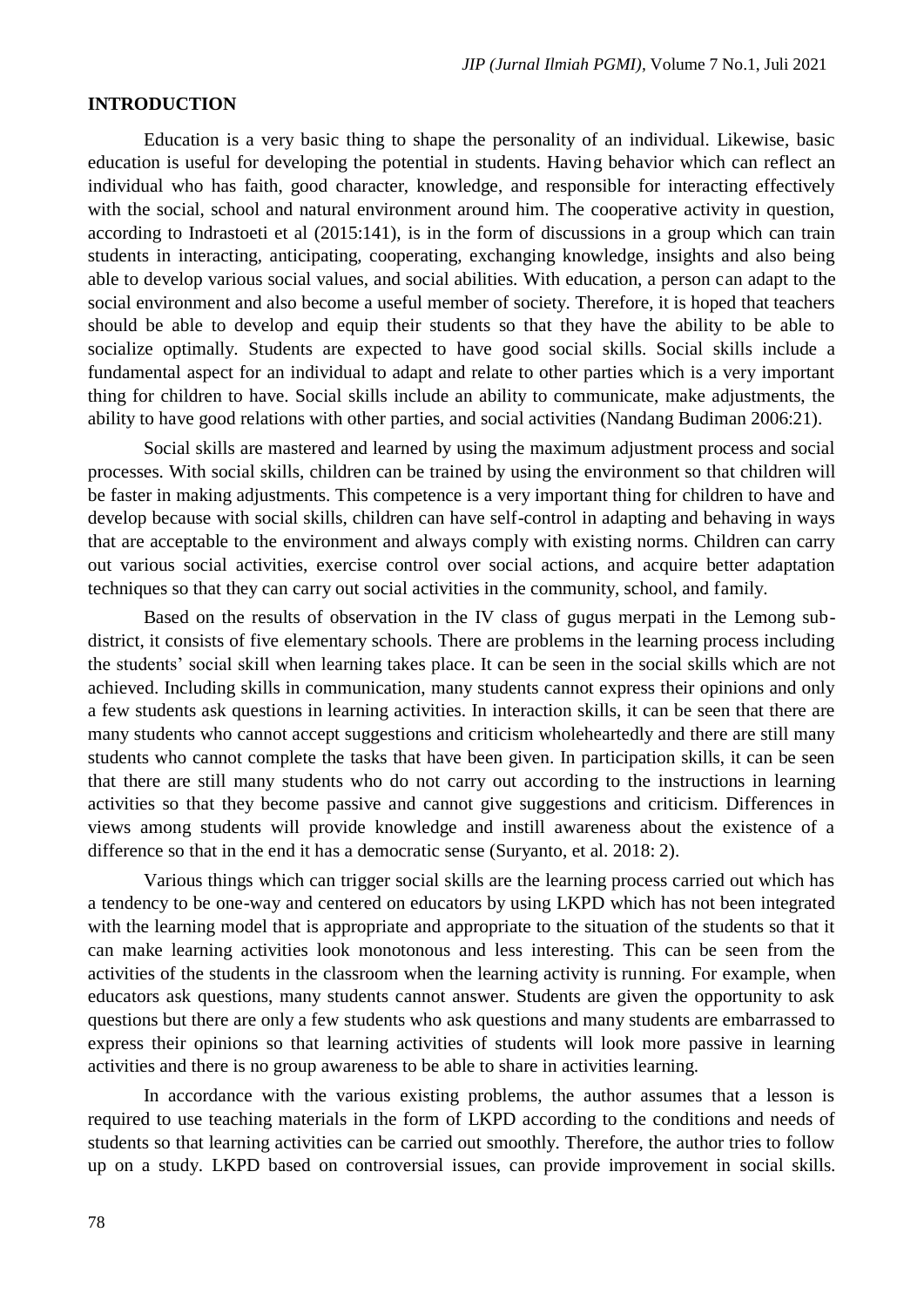According to Indrawat.H (2011:66), learning with controversy can provide the development of new and better opinions so that it can lead to higher thinking processes such as analyzing, synthesizing, and evaluating controversial issues. A type of contextual learning can make students more active in establishing communication, carrying out social activities, and being able to adjust to the family or community environment. According to Michael, H & Ralph, L (2012: 614-629), discussion in learning controversial issues is very influential on the learning process. While the LKPD which uses the controversial issues type of learning, it displays the actual problems which are happening that are connected with the material in learning so that it can make students realize alternatives in solving problems (Izza 2017:27). Meanwhile, according to Komalasari (2017: 259), Controversial issues is a type of contextual learning so that using this model is expected to increase the level of thinking of students in providing an understanding of various issues that are happening in the students' live.

The following are the results of the needs analysis carried out by initial observations during the Pre-Survey which was carried out on 03-06 August 2020 on 80 students at the Gugus Merpati Elementary School, Lemong District, Pesisir Barat Regency.

|                                                                          |                                          |                | Jumlah siswa | Presentase $(\% )$ |              |  |
|--------------------------------------------------------------------------|------------------------------------------|----------------|--------------|--------------------|--------------|--|
| N <sub>0</sub>                                                           | Keterampilan sosial                      | <b>Baik</b>    | <b>Tidak</b> | <b>Baik</b>        | <b>Tidak</b> |  |
| $\mathbf{1}$                                                             | Adaption skill                           | $\theta$       | 80           | $\theta$           | 100          |  |
| $\overline{2}$                                                           | Interaction skill                        | 32             | 48           | 40                 | 60           |  |
| 3                                                                        | Self-control skill                       | 23             | 56           | 30                 | 70           |  |
| $\overline{\mathbf{4}}$                                                  | Skills= in empathy                       | 28             | 52           | 35                 | 65           |  |
| 5                                                                        | Skills in obeying the rule               | 32             | 48           | 40                 | 60           |  |
| 6                                                                        | Skill in respecting others               | 32             | 48           | 40                 | 60           |  |
| 7                                                                        | Skill in helping friend                  | 36             | 44           | 45                 | 55           |  |
| 8                                                                        | Queuing skills in public places          | $\overline{0}$ | 80           | $\overline{0}$     | 100          |  |
| 9                                                                        | Skill in disposing garbage in its place  | 32             | 48           | 40                 | 60           |  |
| 10                                                                       | Good communication skill with others     | 28             | 52           | 35                 | 65           |  |
| 11                                                                       | Multiple group collaboration skill       | 28             | 52           | 35                 | 65           |  |
| 12                                                                       | Skill to be a selective consumer         | $\overline{0}$ | 80           | $\overline{0}$     | 100          |  |
| 13                                                                       | Skill in making decision                 | $\overline{0}$ | 80           | $\overline{0}$     | 100          |  |
| 14                                                                       | Skill in participating as a citizen      | $\overline{0}$ | 80           | $\overline{0}$     | 100          |  |
| 15                                                                       | Ability to recognize diversity, explore, | $\theta$       | 80           | $\theta$           | 100          |  |
|                                                                          | process, and utilize information         |                |              |                    |              |  |
| Number of Student Class IV in the Pigeon Cluster<br>80                   |                                          |                |              |                    |              |  |
| The average social skill of fourth grade students in the pigeon cluster, |                                          |                |              | 20%                | 80%          |  |
|                                                                          | Lemong sub-district                      |                |              |                    |              |  |

Table 1. Social Skills Observation Survey Data

# Source: Research Pre-survey Observation Data

Based on the results of the needs analysis on observation, it shows that only 20% of students have social skills and 80% of students do not have social skills from 80 students. The need for learning media can provide an increase in the social skills of students in thematic learning activities such as learning media which is carried out by developing a student worksheet model. According to Zulkifli & Royes.N.(2017:120-133), the ability which must be possessed in professional competence is an ability to master learning materials and also to develop. While Ozman & Yildirim. (2011:64-67), it is very effective learning in using LKPD. Packaging material in the form of LKPD based on *controversial issues* can help students improve social skills in the learning process in the classroom. Bicyclepat with Sonia, GinaMJ, et al (2012:28), the advantages of social skills are that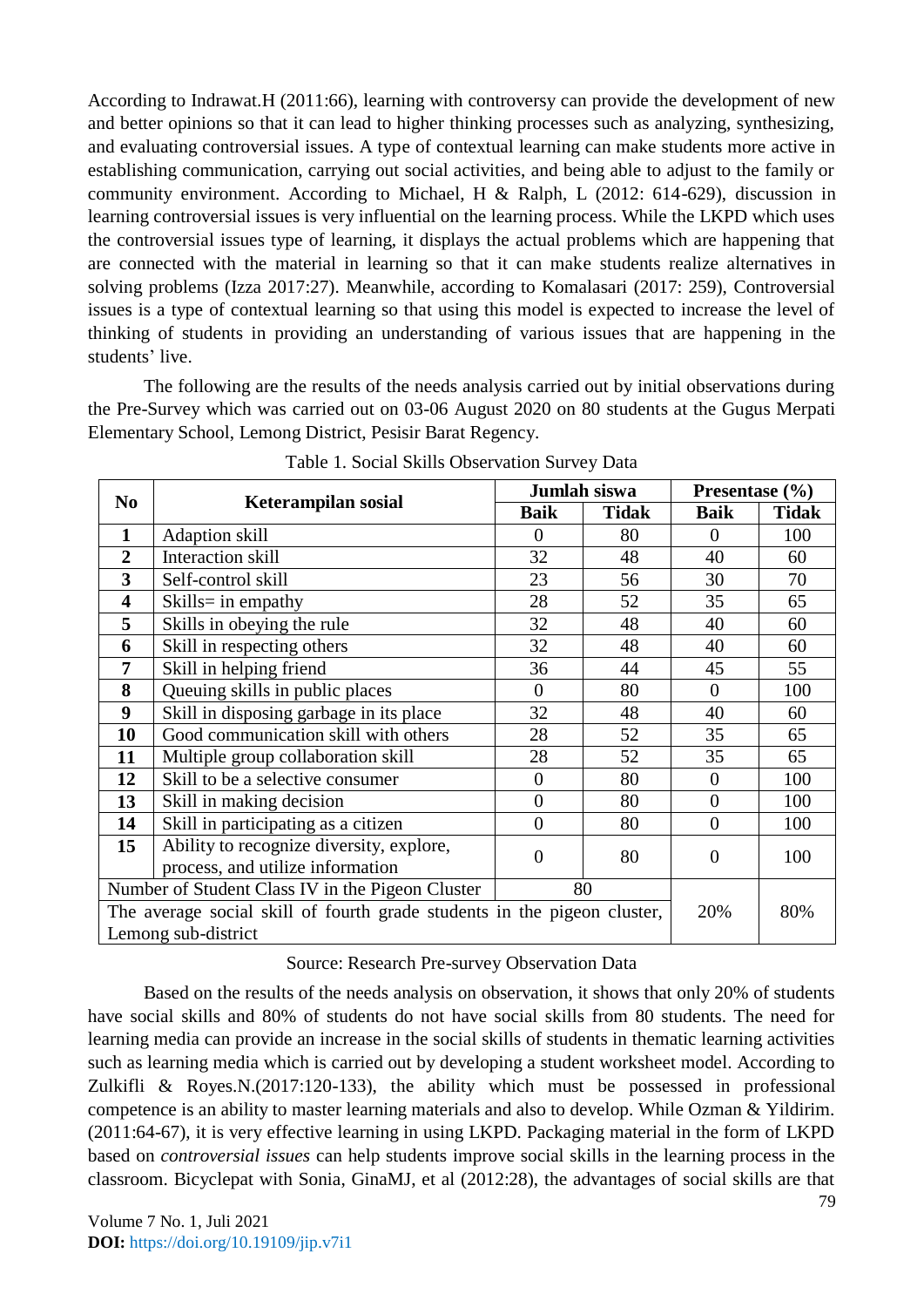students behave and carry out positive interactions with their friends, positive interactions and behavior with friends, students in carrying out appropriate behavior in class, Learners acquire techniques for dealing with conflicts with others.

Based on this, researchers need to conduct research on improving social skills with LKPD based on the Controversial Issues model in IV Class of elementary school in Gugus Merpati , Lemong sub-district, Pesisir Barat district. In this study, Ni.Md.Winursit et al (2014:1-10) produced contextual learning based on controversial issues which influenced students' learning outcomes, but my study produced LKPD based on *controversial issues* which could improve students' social skills. While Samiha's research, YT. (2020:107-121), it results in the development of teaching materials in social studies subjects. In the my research, not only in one subject but in integrated thematic learning of more than one subject. In research and development, in addition to developing controversial issues-based LKPD products, there is also the development of learning designs using the ADDIE model (*Analysis, Design, Development, Implementation, and Evaluation*) so as to distinguish between controversial issues-based LKPD products and other LKPD products.

#### **RESEARCH METHOD**

This study uses a type of R&D study or commonly known as *research and development*. The results obtained from this study are a product which is sourced from the development of previous products. This study is carried out with the aim of developing LKPD using the *controversial issues* model in thematic learning activities of class IV students in elementary school. Borg and Gall (in Sugiono, 2017:35) provide an explanation if there are 10 stages in the development study. Develop initial products to obtain LKOD prototypes and initial designs of actions to develop learning models on *controversial issues*. The model which has been selected by the author to develop the model and the LKPD that will be used is the ADDIE model. This model is used because this model has an educational technology approach in which this model is more relevant for developing learning models when compared to other instructional designs.

The sampling used in this study is carried out using a purposive sampling technique. Arikunto (2010: 183) provides an explanation that purposive sampling is a method of determining sample that is performed with a purpose and is carried out with a technique of taking subjects that are not based on strata, random, or regional but based on a specific purpose. This goal is generally conducted because there are various considerations such as reasons for limited time, energy, the condition of the COVID-19 Pandemic, and limited fund. Therefore, it is not possible to take a large sample. In accordance with various considerations, the authors took samples in this study of class IV students of 112nd Krui state elementary school, totaling 12 students.

The analytical method in this study is grouped into qualitative data and qualitative data obtained from validity and observation sheets. Qualitative data were obtained from non-test data, namely questionnaire sheets or questionnaires used from the assessment of various experts. Quantitative data analysis was used to calculate social skills observation data on students. This study interprets quantitative data and then discusses it descriptively from the results of social skills observations in the form of observations. Furthermore, quantitative data sourced from observation sheets will be analyzed using descriptive statistical methods by presenting data using tables. Data analysis used non-parametric statistical methods by carrying out a significance test using the Wilcoxon-signed ranking test formula. The statistical test will be carried out using the SPSS version 16.0 program.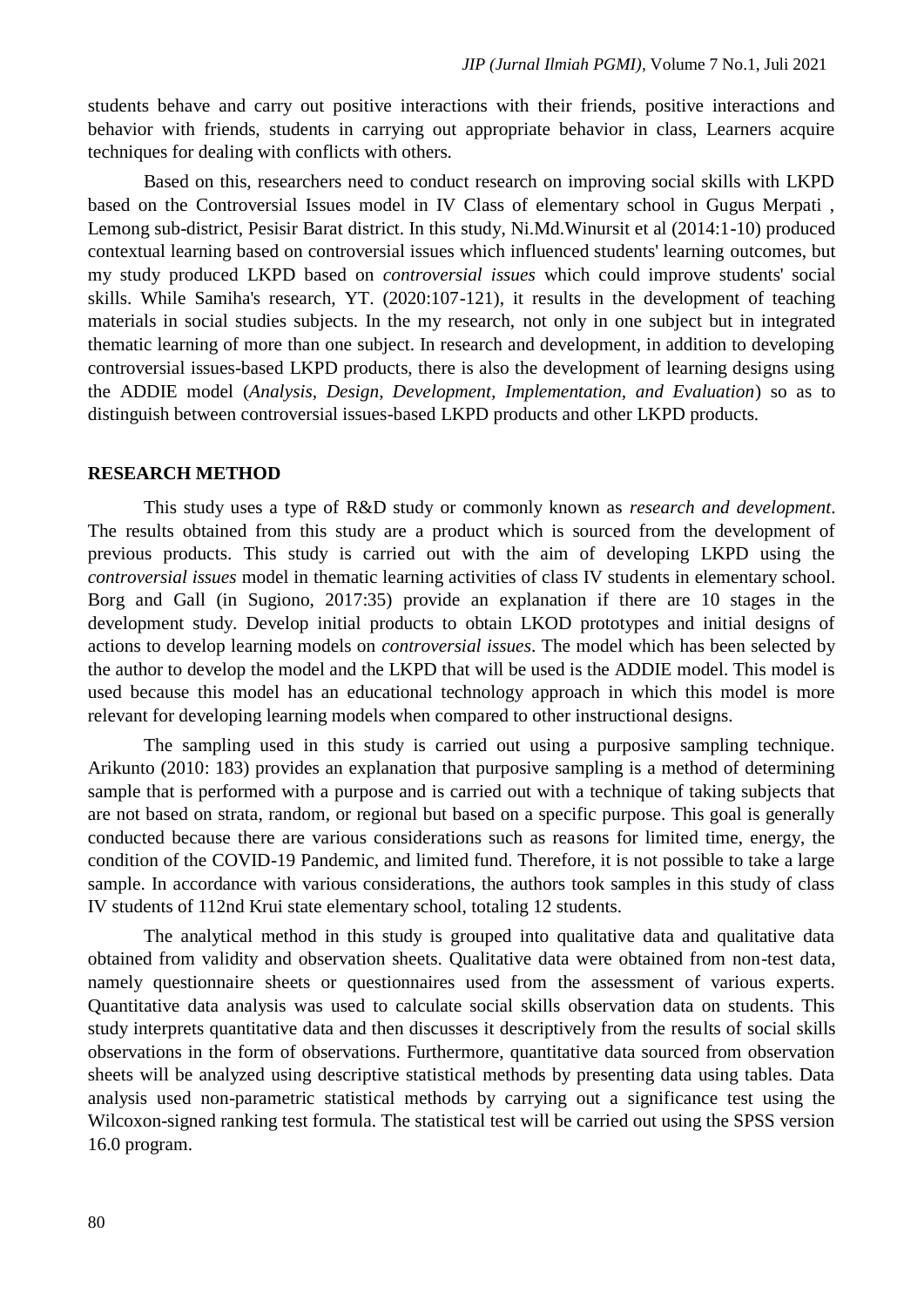Hypothesis testing in this study was carried out using a comparison technique on subjects who were not given action and objects that were given action were in the form of LKPD based on controversial issues. Thus, it can be seen that students' social skills increase when learning using LKPD based on the *controversial issues* model of class IV students in elementary school.

#### **RESULT AND DISCUSSION**

Based on the results of research and development of LKPD based on *controversial issues*, it can improve the social skills of class IV students at 112nd Krui Public Elementary School. With development steps which are in accordance with the development model. as expressed by Borg and Gall (in Sugiono, 2017:35), the results obtained with the main steps of development research are as follows. Researcher adopts five research steps, according to Borg and Gall (in Sugiono, 2017:35). The various steps of R&D can be seen in Picture 1.



Image 1. Borg and Gall Design Models (Sugiono, 2017:35)

The researcher limited the research to the fifth step because the research is conducted in the era of the COVID-19 pandemic which do not allow testing in large group. Researcher only arrives at the fifth stage, namely the first product. This is done because the educational institution within the scope of the research all stopped the offline learning system are transferred to a certain number of offline learning systems because there should be no large-scale crowd in each education unit.

The study, data collection, and initial information (*Reseach and Information Collecting*) are carried out through preliminary research with initial observation during learning activities in IV class of elementary school in the gugus merpati, Lemong District, Pesisir Barat Regency. The results of observations performed are related to data describing the conditions of learning which are taking place. According to the results of a preliminary study carry out through observations of IV class of elementary school students in the gugus merpati on 03-06 August 2020, it was carried out on teacher and class IV students of elementary school in the Lemong sub-district.

Planning in this stage is carried out by planning to make tangible LKPD product based on the controversial issues model in accordance with the 2013 curriculum. According to Toman, Ufuk (2013:173-183), there are stages or systematic arrangements in the design process in learning. One of them is thematic learning from a collection of several themes in the IV class of elementary school. This research will develop LKPD under theme 9 "The Wealth of My Country" sub-theme 1 "Wealth of Energy Resources in Indonesia", for 6 lessons in IV class of elementary school with 12 students. In theme 9, sub-theme 1 has several basic competencies, namely Indonesian Language (KD 3.3 and 4.3), PPKn (KD 3.2 and 4.2) Science (KD 3.5 and 4.5), Social Studies (KD 3.1 and 4.1), and SBdP (KD 3.2 and 4.2).

Product Draft Development (Develop Preliminary form of Product) At this stage is in an effort to develop an initial product which obtains the LKPD prototype and also the initial design of the effort to develop a controversial issues learning model. The instructional design model chosen by the author is carried out to develop the model and the LKPD that will be used, namely the ADDIE model. This model is utilized as an ADDIE model which has an educational technology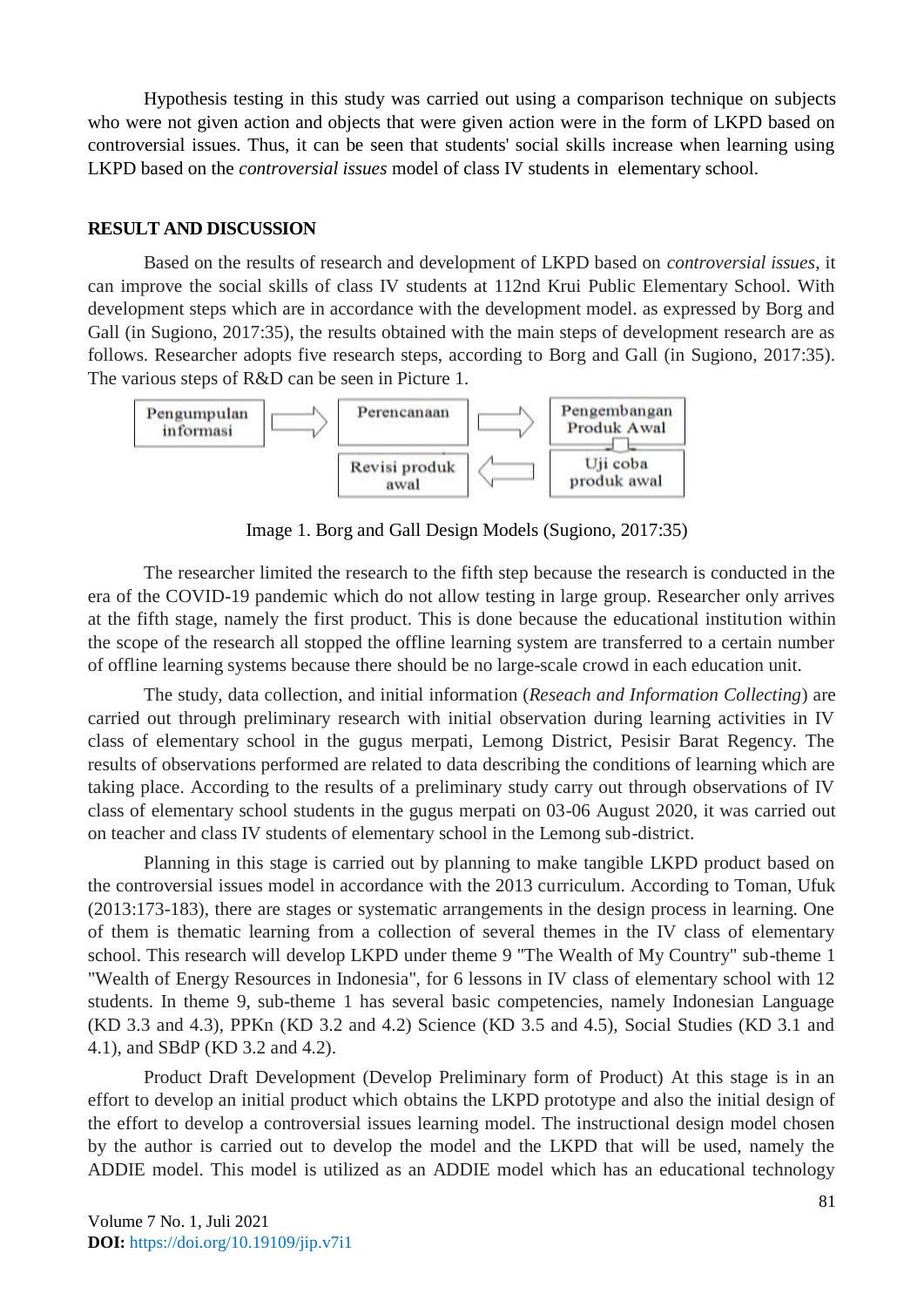approach in which this model is more relevant for developing learning model when compared to other instructional designs (Pargito, 2010:46). The various steps in developing a learning model using the ADDIE model are as follows: 1. Analysis 2. Design 3. Development 4. Implementation or process using 5. Evaluation. The results of the design in the form of the next prototype will be validated by experts. Validation is conducted by experts, namely lecturer, media / design expert, language expert, and practitioner.

| No | <b>Validator</b>       | <b>Score</b> | Category  |
|----|------------------------|--------------|-----------|
|    | <b>Material Expert</b> | 33,33        | Very Good |
|    | Media Expert           |              | Very Good |
|    | Language Expert        |              | Very Good |

Table 2. Validation Result by Experts

## *Source: Research data*

Tabel 4. Result of Validation by Practitioner (Educator)

| NО | Validator | core | <b>TAGOLA</b>             |
|----|-----------|------|---------------------------|
|    |           |      | $7$ ery<br>$\overline{O}$ |

### *Source: Research Data*

Based on tables 2 and 3. The results of the validation test of 3 experts, namely (1) the material expert test obtains a score of 83.33, (2) the validation of the media expert is a score of 83, (3) the validation of the linguist is a score of 92.30, and the practitioner validation gets a score of 92.93 so that in the validation test experts and practitioners are categorized as very feasible to use.

The initial field trial is a test conducted on a small group in IV class of 112 Krui State Elementary School. Scoring by small groups is carried out by 12 students in which there are 3 people from the group who have high initial competence and 5 people who have moderate initial competence and 4 people from the group with low initial competence. Taking the subject in testing in small groups based on the acquisition of odd semester thematic scores in IV class. The results of small group trials are to see in order to know the improvement of students' social skills.

The following are the results of small group trial:

Tabel 4. Recapitulation of Observation Results of Small Group Students' Social Skill

| <b>Score</b> | Category       | <b>Frequency</b> | Percentage $(\% )$ |
|--------------|----------------|------------------|--------------------|
| 71-100       | Good           |                  | 92%                |
| 41-70        | <b>Balance</b> |                  | 8%                 |
| $0-40$       | Not Good       |                  |                    |
|              | Total          |                  | 100%               |

### *Source: Result of Observation*

In accordance with the table, it can be described if of the 12 students in the small group there are 11 students (92%) in good category, 1 student (8%) in sufficient category, and there are no students in poor category. Learners have social skills if the emergence of aspects that show indicators of social skills. During the learning process, students are able to interact, help, and communicate well. It can be concluded that LKPD based on controversial issues can improve students' social skills in small group trials.

Product revision after the first product design is carried out to search for errors or discrepancies in the product design so that improvements can be made and as an effort to improve the product that will be developed. In this stage, the next writer will make improvement or revise LKPD which has been validated in accordance with suggestions for improvement from validator.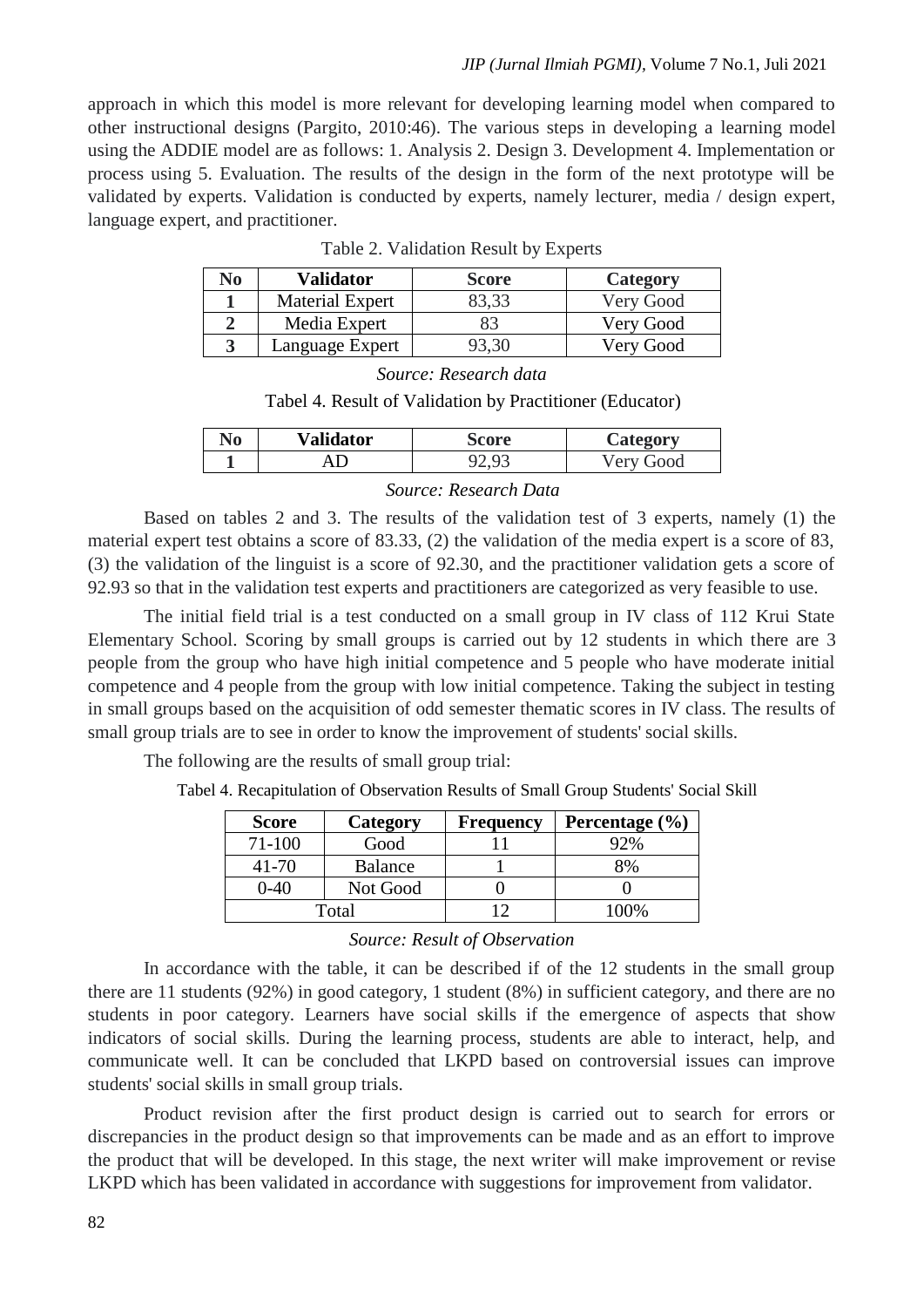The product effectiveness test is performed to see the existence of students' social skills as seen from the observations of students' social skills after and before learning activities using LKPD based on Controversial Issues in table 5.

### Table 5. Wilcoxon

## **Test Statistics<sup>a</sup>** setelah menggunakan LKPD berbasis Controversial Issues sebelum menggunakan LKPD berbasis Controversial Issues  $\overline{7}$  $-2.941<sup>b</sup>$ Asymp. Sig. (2-tailed) 003

a. Wilcoxon Signed Ranks Test

b. Based on negative ranks.

### *Source: Calculation Result*

Based on the output of the Wilcoxon test, a significance value of  $0.003 < 0.05$  is obtained so it can be said that there is a difference in the average social skills before and after being given LKPD based on *controversial issues*. The results are supported by descriptive data in Table 6 which proves that social skills after being given LKPD based on *controversial issues* are higher than before being given LKPD based on *controversial issues*. Therefore, it can be concluded that the LKPD based on controversial issues has a significant positive effect in improving the student's social skill.

The development of LKPD based on Controversial Issues in thematic learning in V class with the theme 9 the wealth of my country with subtheme 1 wealth of energy resources in Indonesia can be described as follows; (1) conducting initial activities, namely presenting controversial issues; (2) gathering information; (3) communicating information; (4) reflection activities; and (5) celebrating activities.

The development of LKPD based on *Controversial Issues* adapts the five R&D Steps by Borg&Gall (in Sugiono, 2017:35). the first stage is research and initial information gathering. after the researchers know the problems that occur, the researchers carry out the second stage of planning to develop the LKPD that will be used by students so that they can improve social skills as seen from the observations through student observations in the ongoing teaching and learning activities and analyze the 2013 curriculum and reference data/study References. Therefore, researcer prepares a measurement for social skills. According to Suharsimi, et al. (2017:11-21), the right measuring tool and in accordance with its use is a valid measuring tool. Next to the third stage, the researcher compiles the initial product development of the LKPD using the ADDIE design. In this step, the researcher sets out the pattern of development that will be carried out in the *Controversial Issues*based LKPD.

At the development stage, the researcher performs a validation test. Validation tests are carried out by 4 validators who include various experts such as linguist, media, material, and practitioner (educator) with the aim of validating the product being developed whether it is relevant to the requirements in its development so that it is worthy of a trial. The results obtained from validity testing can be described as follows.

The material expert assessment includes compatibility with KD, KI, and aspects of supporting teaching and learning materials as well as the latest material. The product revision is carried out in accordance with the advice given by material experts. The result of the LKPD product validation test by material experts gets a score of 83.33 which is declared very good category. The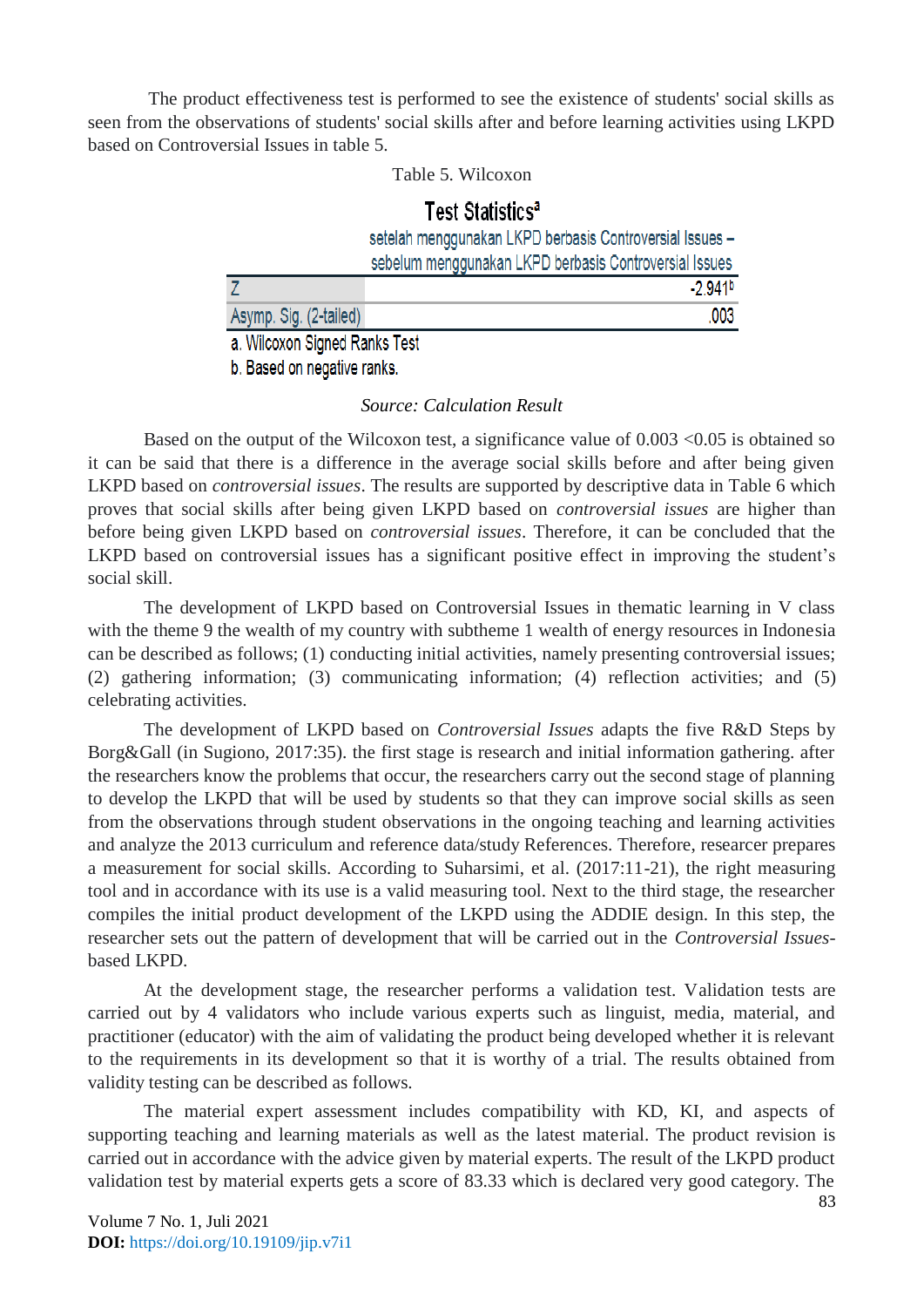#### *JIP (Jurnal Ilmiah PGMI),* Volume 7 No.1, Juli 2021

media expert's assessment includes the cover design of the LKPD, the size of the LKPD and the design of the content in the LKPD. The product revision is based on the advice of media experts, namely the results of the LKPD product validation test by media experts who gain a score of 83.00 and is declared very good. The linguist's assessment includes interactive, communicative, straightforward and dialogic characteristic, similarity to the ratio of student development, coherence in the flow of thinking, suitability, and the use of term, icon, or symbol. The product revision action is performed based on the advice of a linguist, namely the results of the LKPD product validation test by a linguist who scored 92.30 in the "Very Good" category. The class IV teacher assessment includes the suitability of the material with KD and Ki, the level of accuracy of a material, material support, material update, LKPD ratio, LKPD cover design, and content design on LKPD. The results of giving product validation scores by practitioners or educators obtain a value of 92.93 and are declared very good.

According to the results of the expert validation test, it can be concluded that the LKPD based on Controversial Issues compiled according to Process Standards and developed using various study steps, developed by Borg & Gall, is valid. it has fulfilled the material, language, and media aspects. After conducting validation testing by experts, the authors carry out product revisions on various suggestions and comments given by the validator.

The next fourth stage, testing carried out in the initial field is testing in small groups in which there is an increase in students' social skills after and before using the LKPD using *controversial issues* with the average score on observations during the learning process 22.41 which increased to 30.83. Then, the researcher processes to the product revision stage for product improvement.

The fifth stage is the fifth revision of the initial product. revisions are conducted after validating the product. Several revisions are made based on suggestions for improvement which has been obtained through the validator 1 material expert, namely 1) adding a title to the cover "to improve social skills", 2) explanation of controversial issues and social skills in the table of contents. Improvements provided by 2 validator of media expert are adjusting image size, image location, and image color. The improvements provided by the validator 3 linguist is 1) changing the use of sentence structure, sentence effectiveness, message readability, and use of language rule, 2) using additional sources of quotations in picture.

The effectiveness test is conducted to determine the effectiveness of LKPD based on *controversial issues* in the learning process which has been carried out which referred to students' social skills. In testing the effectiveness, it is used to determine the social skills of students. The effectiveness test is conducted on 12 students in IV class of 112nd Krui state elementary school. The LKPD being tested includes material with the theme of the richness of my country with the sub-theme of the wealth of energy sources in Indonesia which has been previously designed.

Based on the effectiveness test, it uses the Wilcoxon rank test analysis. Wilcoxon's test (sign test) includes non-parametric tests. The data used are nominal and ordinal scales. Product effectiveness testing is carried out to see the existence of students' social skills as seen from the results of observations of students' social skills after and before teaching and learning activities utilizing LKPD using Controversial Issues, in table 5.

This test is performed using two interrelated or paired samples which are intended to see whether these two samples have a relationship. In this study, the data source comes from the same subject whose results are seen through the observation value after and before using the LKPD which operates controversial issues. This test is implemented to see the differences in the results of using LKPD based on controversial issues before and after the treatment given. This study wants to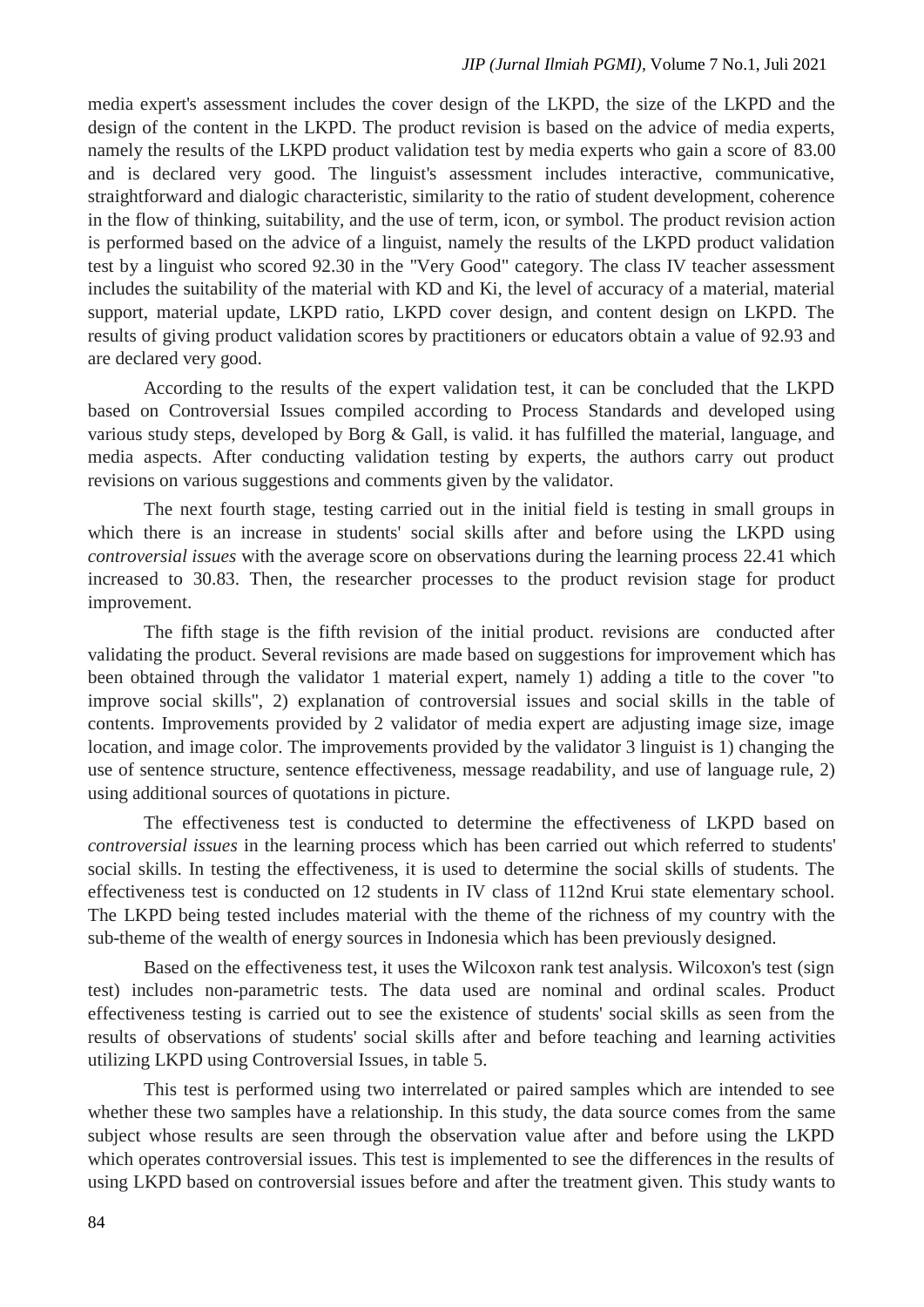see the differences in social skills before and after being given LKPD based on controversial issues. If a significance value of  $< 0.05$  is obtained, it can be stated if there are differences in social skills after and before being given LKPD based on controversial issues. However, if the significance value is  $> 0.5$ , it can be stated if there is no difference in social skills. before and after being given LKPD based on controversial issues, the test results can be seen in table 6.

### Tabel 6. Development Result

| Hasil Pengembangan |  |
|--------------------|--|
|--------------------|--|

|                                                                              |   |      | Std |       |                                     | Percentiles<br>50th |                               |      |
|------------------------------------------------------------------------------|---|------|-----|-------|-------------------------------------|---------------------|-------------------------------|------|
|                                                                              | N | Mean |     |       | Deviation Minimum Maximum           | 25th                | (Median)                      | 75th |
| sebelum menggunakan LKPD 12 22.4167 3.65459<br>berbasis Controversial Issues |   |      |     |       | 16.00 29.00 19.5000 23.0000 24.7500 |                     |                               |      |
| setelah menggunakan LKPD 12 30.8333 5.52405<br>berbasis Controversial Issues |   |      |     | 16.00 |                                     |                     | 40.00 30.0000 31.5000 32.7500 |      |
|                                                                              |   |      |     |       |                                     |                     |                               |      |

Sumber: Data Penelitian

### *Source: Research Data*

Based on the descriptive output above, the average value of social skills before being given LKPD based on *controversial issues* is 22.41 while social skills after being given LKPD based on *controversial issues* is 30.83 so it can be concluded that social skills after being given LKPD based on *controversial issues* are higher.

#### Table 7. Research Result

|                                                                                     |             | N               | Mean Rank | Sum of Ranks |
|-------------------------------------------------------------------------------------|-------------|-----------------|-----------|--------------|
| setelah menggunakan LKPD Negative Ranks                                             |             | 0ª              | .00       | .00          |
| berbasis Controversial Issues - Positive Ranks                                      |             | 11 <sup>b</sup> | 6.00      | 66.00        |
| sebelum menggunakan LKPD                                                            | <b>Ties</b> | 1c.             |           |              |
| berbasis Controversial Issues                                                       | Total       | 12              |           |              |
| a setelah menggunakan LKPD berhasis Controversial Issues < sebelum menggunakan LKPD |             |                 |           |              |

1991 berbasis Controversial Issues

b. setelah menggunakan LKPD berbasis Controversial Issues > sebelum menggunakan LKPD berbasis Controversial Issues

c. setelah menggunakan LKPD berbasis Controversial Issues = sebelum menggunakan LKPD berbasis Controversial Issues

### *Source: Research Result*

Based on the output ranks of the research results above, it is known that the value of social skills after LKPD based on controversial issues is smaller before LKPD based on controversial issues is 0 students. in the second line, it is showed that the value of social skills after LKPD based on controversial issues is greater than social skills before LKPD based on controversial issues, there are 11 respondents. While in the third line, it is known that the value of social skills before LKPD based on controversial issues has the same value as skills after LKPD based on controversial issues, there is 1 respondent. In the last line, it is the size of the respondents in this study. The results of this study are in accordance with the statement of Dwi, Nurul (2018: 265-281) that the application of the controversial issues method can improve students' social skills.

### **CONCLUSION**

In accordance with the results of the analysis, data from the study and efforts to develop a study entitled "Development of LKPD based on *Controversial Issues* to Improve the Social Skills of IV class Elementary Students" it can be concluded that the LKPD product which uses *Controversial Issues*